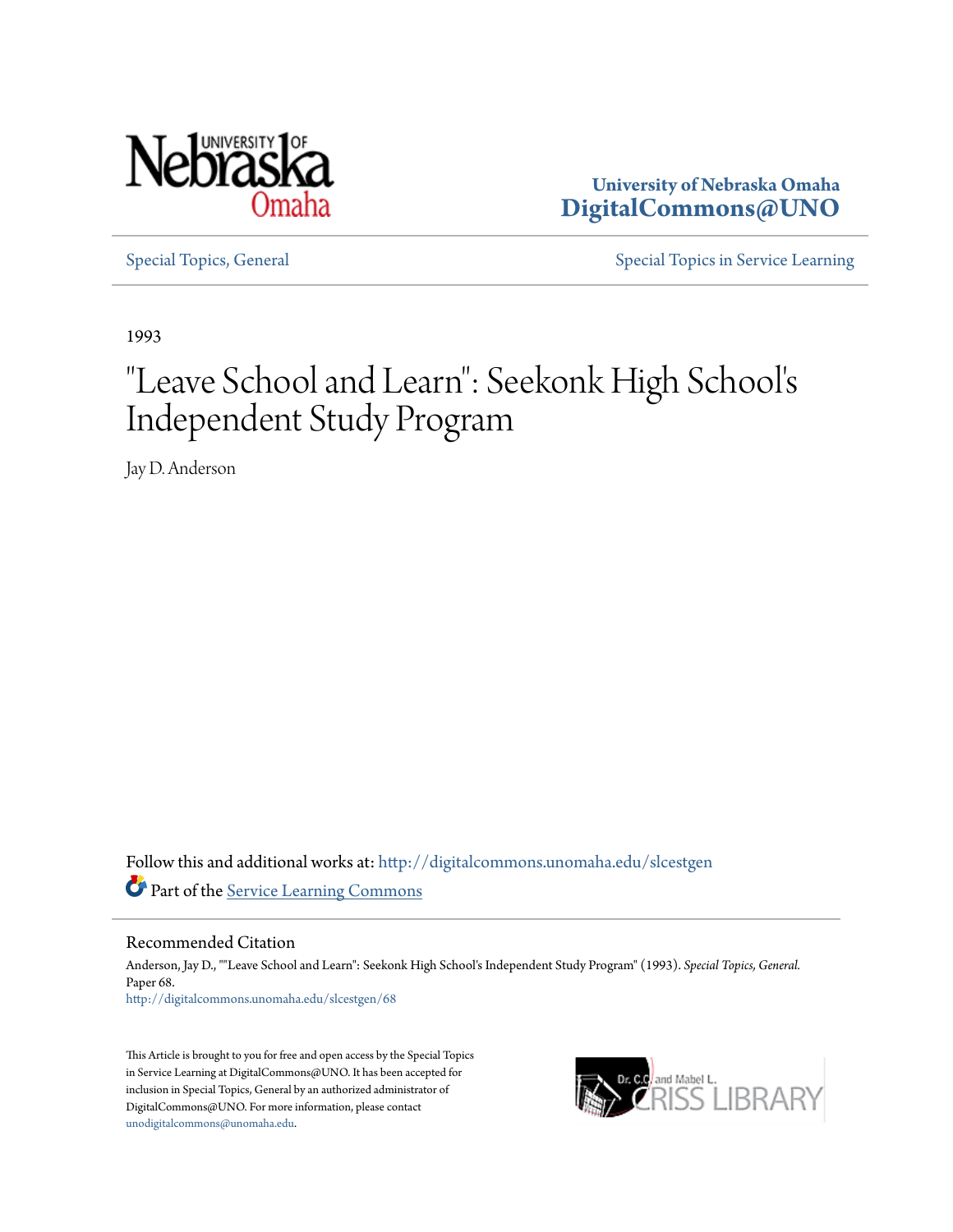JAY D. ANDERSON

# **"Leave School and Learn": Seekonk High School's Independent Study Program**

National Information Center for Service Learning 1954 Buford Ave, Room R290 St. Paul, MN 56108-6197

Thange comes slowly to education. Schools are<br>bound by tradition and a high school curriculum<br>often remains constant. There are many reasons<br>for a curriculum not changing including meeting the bound by tradition and a high school curriculum  $\blacktriangleright$  often remains constant. There are many reasons for a curriculum not changing, including meeting the course pre-requisites for college admission. Often, however, there is a resistance to change. As a result, many students take the sarne courses as their parents took when in school.

The idea for a community volunteer program for students surfaced in the early 1970s at Seekonk High School. Many students seemed bored with school and were looking for an alternate way of learning. They wanted to be doing something that was different. They wanted courses that would have relevance to real life and maybe even be exciting.

A plan was developed at Seekonk High School to create a course which would allow students to leave school on a regular basis and volunteer within the community. The course would be open to seniors and would be known as the Independent Study Program. The primary mission of Independent Study is to allow students to experience the excitement, involvement, and personal growth of volunteerism. The underlying philosophy is the belief that people learn by doing. The community serves as a classroom, as seniors will be given academic credit for their participation at a variety of community agencies. The biggest stumbling block in having the Independent Study program initially adopted into the curriculum was the unwillingness to change. It is ironic, but this author had arranged to have Dr. Dwight Allen, then Dean of the University of Massachusetts School of Education, speak at an open parent forum about the status of education. The title of his talk was "It is Easier to Move a Cemetery than to Change a School." He spoke about education's need for change and the need to take risks. One month later, the Independent Study Program was officially adopted into the curriculum at Seekonk High School.

The program would never have begun if there had not been the support of the high school administration. Fortunately for Seekonk High School, there was a forward-

thinking principal, Richard L. Dias, who gave the support needed to get things started. Years later, the program is still going strong. It has finally become an accepted course for students to elect and enjoy. The school walls have been broken down. Learning occurs outside the classroom. And yes, students can be trusted and are responsible. Change is not easy, but it can happen.

#### INDEPENDENT STUDY PROGRAM

The Independent Study Program believes students can learn by leaving school and volunteering in the community. The program helps people explore the world as they choose. A contract of trust between teacher and student is established where the student is free to choose what he or she will learn, and when, how, and with how much and what kind of help. The leaming experience in which a student participates depends on his or her individual tnotives, initiative, and interests. There are no limits for leaming. The role of the teacher in this program is not to tell other people what they must leam, nor is it to say that some people are more able and worthy than others. The conununity outside of school is used as a place to leam as students leave the confines of the high school to volunteer their services and energies to various organizations, some of which are committed to social change and improvement.

The Independent Study Program is experiential learning. It has a quality of personal involvement as the whole person is involved in a learning event which encompasses both the affective and cognitive domains. It is self-initiated even when the impetus or stimulus comes from the outside; the sense of discovery, of reaching out. of comprehending comes from within. It makes a difference in the behavior, the attitudes, and maybe even the personality of the learner. The learner evaluates his or her own work. They know whether it is meeting their needs, whether it lends toward what they want to know, whether it illuminates their ignorance. Evaluation occurs within the learner. Its essence is personal meaning.

Wher **built** St their 1 in the or fai ful pa

# Fo

Ser teer. C anap: are a: plans projec accep

Th• tract. gram progr paren spons The cr

Th< agenc tact p dent,. stude mitter grade

Th< Dr. Ju tempt maxir Stu

ation initial agenc to eva their , failun dents Study ing. Stu have;;

ering 1 sessio Studer ligatic sincer partie: reviev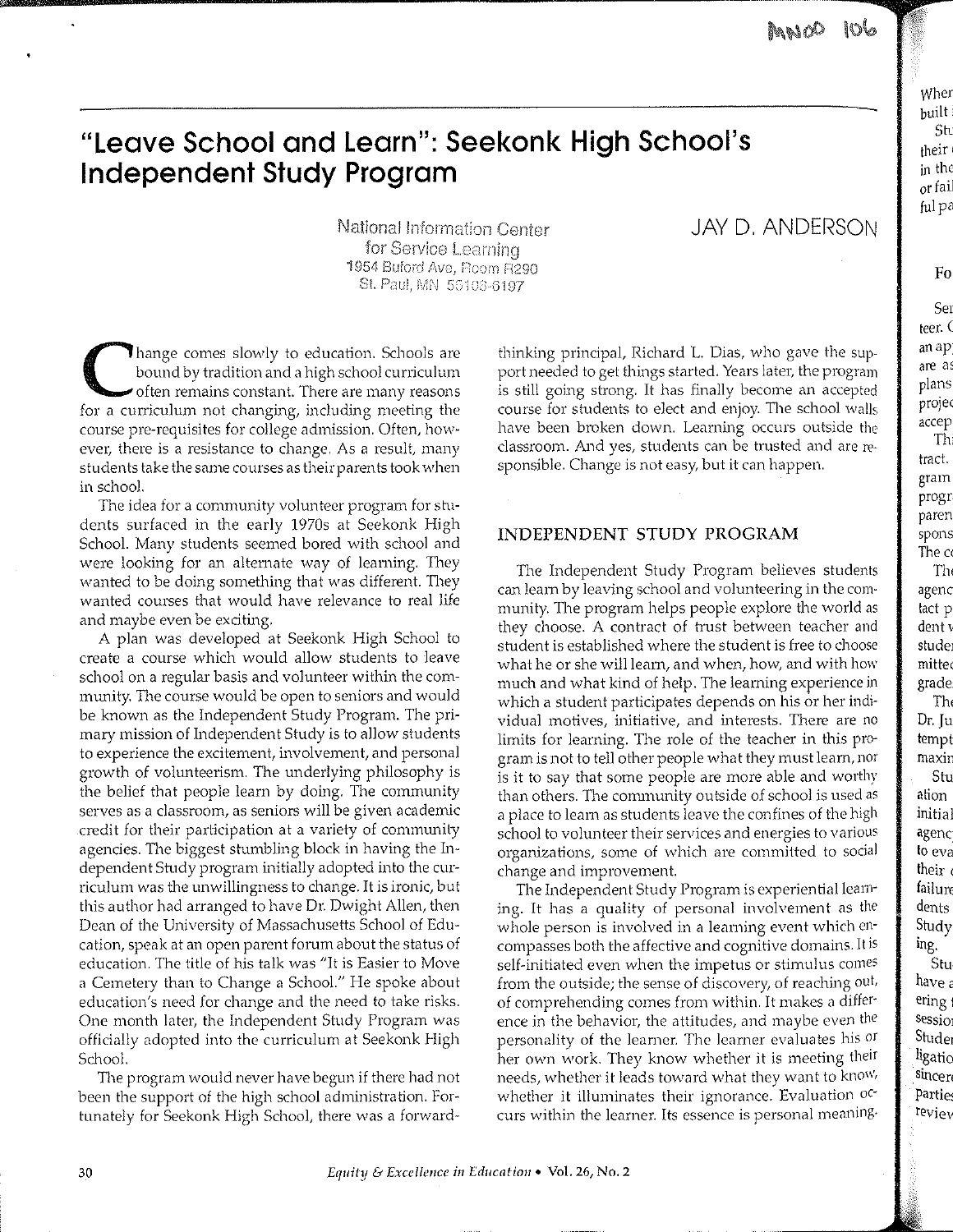When such learning occurs, the element of the learner is built into the whole experience.

Students will discover they have a responsibility for their own learning as they become more of a participant in the group learning process. Students will either pass or fail and receive five academic credits for their successful participation.

#### Format

Seniors decide where and when they want to volunteer. Once this decision has been made, students submit an application for acceptance into the program. Students are asked to describe the nature of their involvement, plans for participation, and reasons why they chose their project. Students' willingness to volunteer is the key for acceptance.

This application is followed by the signing of a contract. The contract states "The Independent Study Program is a privilege and is not to be misused." The program involves a position of trust between students, parents, teachers, and administrators. Students are responsible for all schoolwork missed while volunteering. The contract is in force as long as the trust is not broken.

The contract provides specific information about the agency where volunteering is to occur, the agency contact person, specifics concerning the times when a student will leave and return to school, and signatures from students and parents. Released time from school is permitted for this volunteering. There are no tests, and grades are determined on a pass/fail basis.

The program was developed and is administrated by Dr. Justus D. Anderson at Seekonk High School. He attempts to match student and agency needs to insure maximum personal growth.

Student volunteers receive supervision and evaluation for their efforts. Whenever possible, all students initially meet with the volunteer supervisor of the agency where volunteering will take place. In addition to evaluations from supervisors, students also evaluate their own involvement. They measure their successes, tailures, feelings, and personal growth. Of the 65 students who participated in the most recent Independent Study Program, 91% rated their experiences as outstanding

Students are required to obtain a job description and have an interview at any agency where they are considering to be a volunteer. Students are given an orientation session both at Seekonk High School and at the agency. Students are presented with information about their obligations, commitments, and duties. There has to be a sincere attempt to have open communication with all Parties to insure a positive experience. All volunteers are reviewed in their performance. Agency supervisors monitor students' progress and provide recommendations to the high school coordinator and the students.

#### Assessments

A recent evaluation of the program in a follow-up study of Seekonk graduates revealed that the Independent Study Program received the highest rating of any Seekonk course. These former students were asked to evaluate a variety of courses in the high school. Following are the results for the Independent Study Program. Graduates rated their programs excellent, 64%, good, 33%, and fair, 3%. Students were asked to comment on their involvement. Some of the most recent remarks were:

I learned a lot about myself and enjoyed my experiences.

I was pleased to help small children. I learned a great deal about myself and the meaning of patience.

I have learned that I can be a help to young people. They have taught me to feel good about myself.

I have become more independent by being on my own at the hospital.

I am excited about my experience. It has given me the incentive to go on to college.

I look at the kids I am working with and my problems are nothing. I never realized how lucky I am.

I have really enjoyed the work at the fire station. I have applied to become a volunteer fire fighter.

This experience will be helpful in deciding which area in the health field I will major in.

The I.S. program has been valuable to me because it allowed me to observe the management and procedures needed to maintain a successful advertising company.

Working with people gives me a sense of responsibility and importance. People look up to me and that makes me feel good.

I am so glad I participated in the I.S. program. I feel needed and always leave with a smile on my face.

This experience has proved to me that I am able to think for myself and from that, learn by myself.

Students are urged to keep a daily journal of their volunteer experiences. The log is based upon personal feelings. An attempt is made to have students look into themselves, their values, and their beliefs.

Near the end of the school year, an all-day meeting brings all Independent Study students together where they share their experiences, feelings, joys, and sorrows. Students are asked to discuss what they learned about themselves and how the volunteer experiences made them feel. This is a time for reflection, sharing and insights.

supram; pted valls the e re-

ЭN

ients comld as and toose how ice in indie no proi, nor orthy ed as high rious social

earns the 'h en-<sub>S.</sub> It is omes g out, liffer $en$  the nis or their know, n ocming.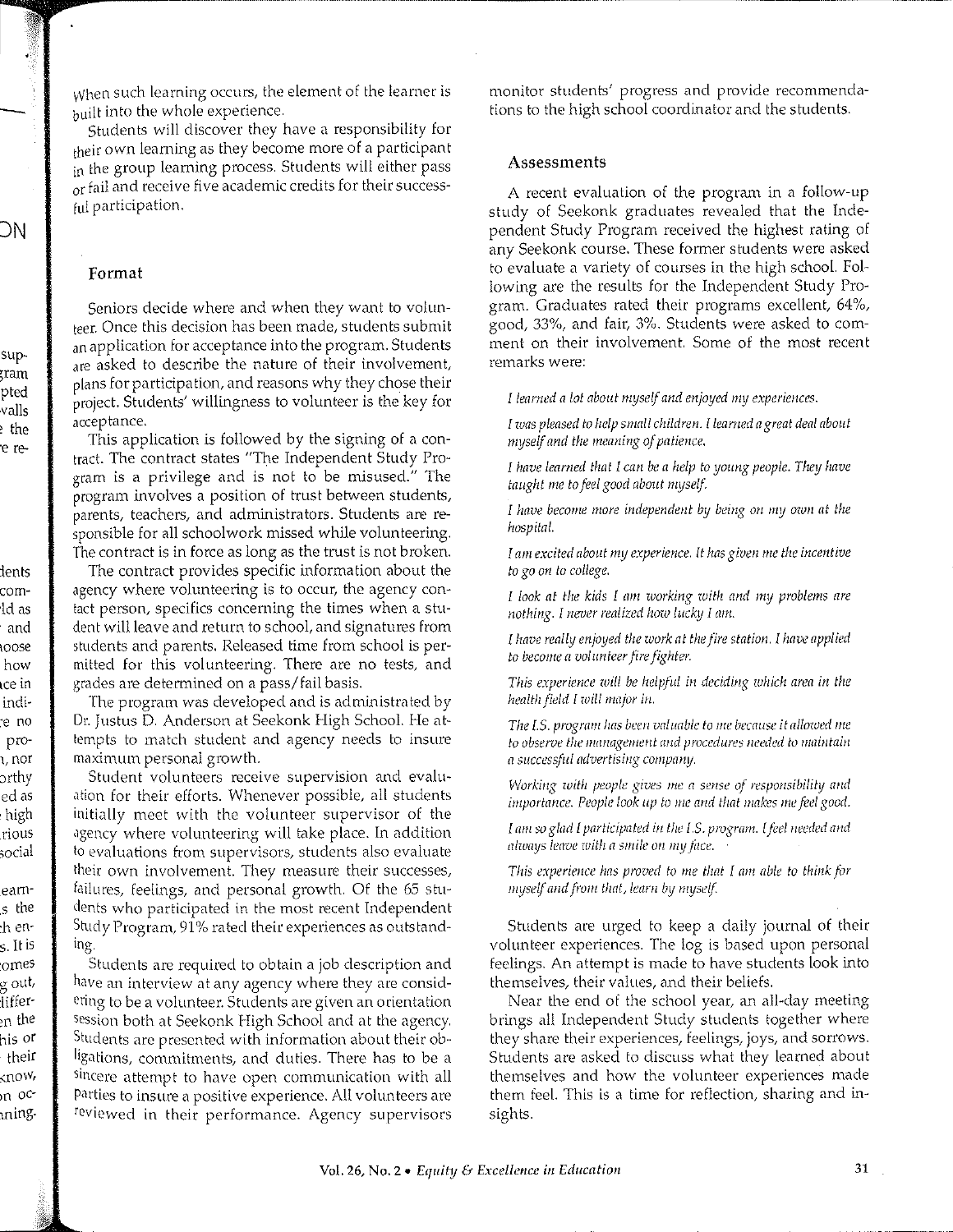An example of reflection follows. It is a description of one stndent's, Jennifer Eezendes, experience. It vividly tells about her feelings and thoughts concerning her volunteer experience with young cancer patients at Rhode Island Hospital. This example describes her thoughts about the death of one of her clients:

*I am afraid, I am nervous, I am scared. I am entering the funeral home for a wake. I am going to view the body of my six-year-old friend, ..* . *·who died from cancer. I worked with him during my involvement at the hospital. What do I say? What do I do? I slowly approach the little white casket.* My *palms arc sweating.*  My *eyes are hurting. People look numb, afraid, nud hurt.* I *find myself crying.* I *s/o·wly reach into the casket and touch my friend's hand.* It is cold and I know he is no longer with us. I *get to my car and begin to* ay *uncontrollably. I am glad I* ca11 *cry. I know it is all right. I have lost a wonderful friend. I have learned so much. I know I have so much to look forward to. I know the joy of giving to others, the joy of crying about other people. I am beginning to know the joy of life and that I must apprecinte eac/1 day. I have become more positive and more caring. I know the value of helping others. I am grateful for knowing* ... *and the gift this program has given me to grow.* 

Eezendes, along with Seekonk graduates Lori-Ann Lima and Vicky Curran, reflected upon their volunteer experiences while speaking this past November at the New England Conference on Community Service Learning in Worcester. Lima said, *"I really loved working with children during my volunteering with autistic children. It was*  challenging, yet enjoyable. The joy of working with and help*ing others thrills me. When I volunteered at Bradley Hospital in East Providence, Rhode Island, I felt alive, important, and needed."* Curran volunteered at a Jaw office, working with clients and lawyers in a variety of activities: "I *always thought I wanted to be a lawyer until I began volunteering. The experience made me look at what I really wanted to do with my life. Volunteering was a positive thing for me. I now know I don't want to be a lawyer. I think I want to work with people in a more helping capacity."* 

The power of reflection for these three students shows the growth and impact of volunteering. Eeflection can serve as a positive tool to have stndents look at themselves, while listening to the reflections of others. Stndents Jearn that it is all right to have feelings. The feelings of joy, sorrow, happiness, and pain become natural and stndents soon learn they are not alone in having these feelings. The strength and drama of students having an honest dialogue are powerful.

Schools many times reward conformity. Teachers give out grades based upon a student's ability to recall or memorize a set of facts. When students are asked how they feel about something, they often don't know what to say. They respond the way they should feel rather than the way they do feel. They fear not doing what others expect.

Volunteering is a way of getting in touch with oneself. Students begin to live from the inside and not from the outside in. Students have a chance to see themselves and how they react in real life situations.

#### IMPLEMENTING CSL

The beginning stages of a community service program are extremely important. Ideally, the impetus for change will come from individuals who genuinely believe in the value of volunteerism. People have to buy into the positive results that can occur when this type of program is adopted into a school.

Every school is different. You must look at the personnel, politics, and mission of your school. It would be important to have a vision statement and list the potential benefits of community service in your school.

Your goals should be specific and realistic. You need to show how a program would work and how it would benefit stndents and the community. You must get the important and influential staff, student, and community members to support your plans for change. You will only be spinning your wheels if you don't have support. People must believe in what you are proposing.

Unfortunately, there are people in education who are resistant to change. These are the same people who have been teaching the same things in the same way for a number of years. Change threatens these people and they will often sit on the sidelines waiting to criticize anything that goes wrong. Your willingness to be creative and change threatens them. Obviously, these are the people we must deal with, but we must recognize that we have to move beyond their steadfast ways.

When we first started our program in Seekonk, teachers resented students missing their class to volunteer in the community. Even though stndents were responsible for all missed classroom assignments, some teachers were personally insulted when students left their classes.

One memorable instance involved two students who left school to work with severely retarded adolescents. These two students had good grades and genuinely believed in what they were doing. Every week, when they left their mathematics class to volunteer, the teacher would say, "Don't you think it is more important to be in my math class than to go work with those retards?" The students were incensed and filled with rage at this teacher's insensitive and ignorant remarks. It didn't stop them, however, as they continued to leave school each week to volunteer.

Near the end of their community service project, they brought three of their retarded clients to our school. It was a joyous day for everyone, as students openly *em*braced these visitors. The visitors ultimately attended the math class of the resistant teacher. The teacher was in

she  $\dot{W}$ da ħi:

add mir spo if a or ' cun ing.  $\overline{\mathscr{C}}$ sho wor will tion

scho VI is a stnd, vers; ceive

Tl

sour the'

surrc ents, impc man.: peop stndc their stu de to ch exten Tr)

ful pr conta, what teerin Fin take s

progr; things tions. ceed e On, need 5 sory b

establi comm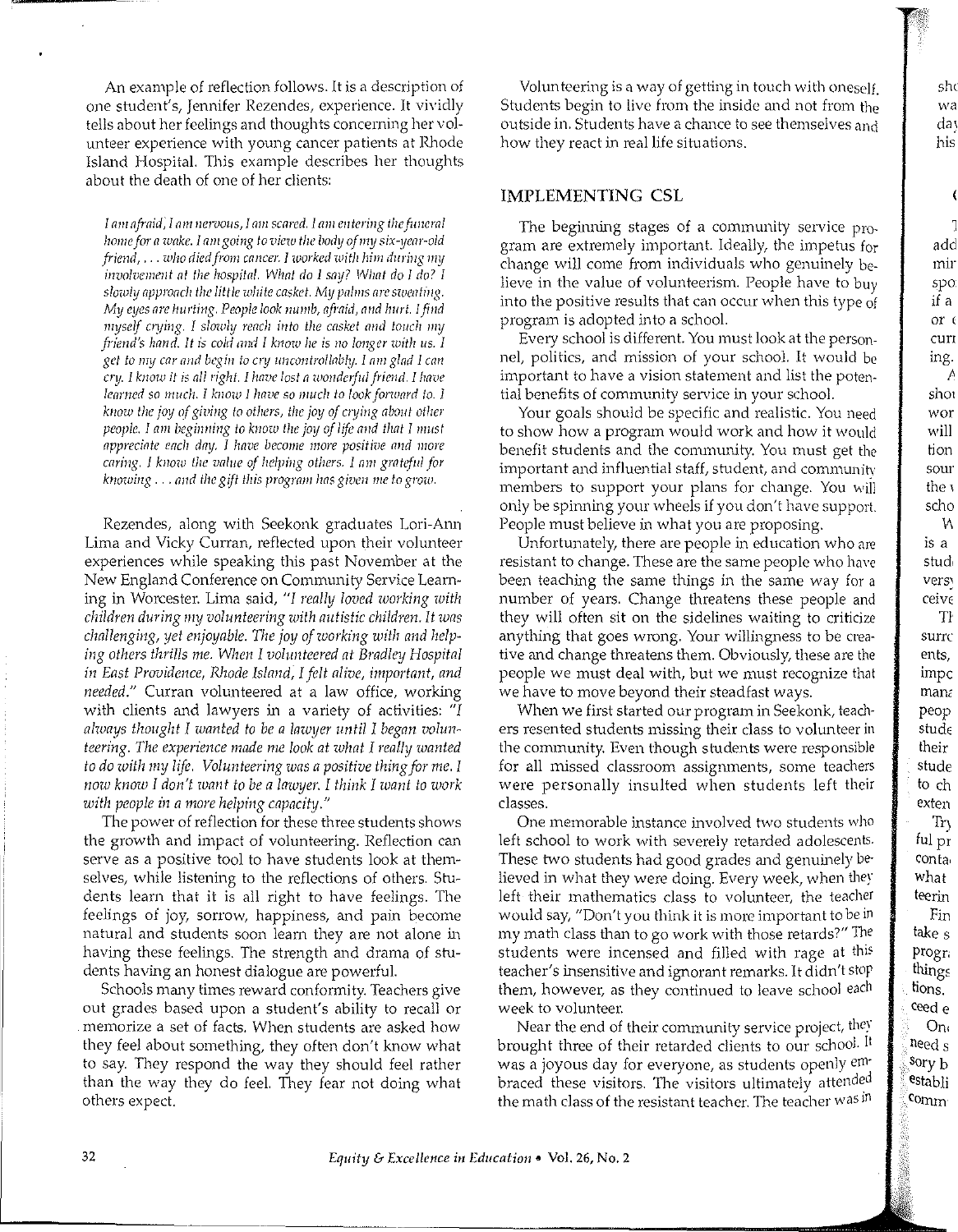elf. the >nd

>rofor beouy e of ;on~

I be teneed >uld

the nity will )Oft.

) are \ave or a and .cize ~rea~ 'the !that acher in

sible hers heir who ents. / be-

cher pe in The this stop

each

they

they <sub>ol</sub> It emhded as in shock when he saw these people enter his classroom. He was nervous, speechless, and embarrassed. From that day on, he never asked why the students were leaving his class. Humility may have entered this teacher's life.

### Organizational Issues

There are certain organizational issues that must be addressed. A determination must be made who will administer the program. A job description, with listed responsibilities, seems necessary. A decision must be made if a volunteer program is to be a part of the curriculum or extra-curricular. When a program is a part of the curriculum, it gives credibility and value to volunteering. If it is worthwhile, make it important.

Another decision to make is whether the program should be voluntary or required. Voluntary programs work better, because a student who wants to be involved will join. Making volunteering mandatory is a contradiction of terms. Mandatory volunteering for everyone sounds wonderful, but is not realistic. It is often done for the wrong reasons. Sometimes, it is even done to make a school system look good.

Will community service be given academic credit? If it is a part of the curriculum, credit should be given to students for their efforts. To avoid the potential controversy surrounding the actual grade a student will receive, a pass/ fail system is practical.

There is a usual sense of excitement and enthusiasm surrounding the start of a new program. These ingredients, although useful, must be kept in perspective. It is important to start small. Begin with a program that is manageable and will work. Remember, there are some people who will want to see us fail. Initially, select the students who can be trusted to be responsible in meeting their obligations. There will always be a risk with some students. You want the program to be successful, so try to choose students carefully. Your risk taking can be extended once you get the program started.

Try to get input from other schools who run successful programs. Find out what they do that works. Make contact with agencies that accept volunteers. Find out what their needs are and how you can coordinate volunteering with them.

Find people in your school and community who will take some ownership for creating a community service program. You want involvement and support to get things started. Support must come from many directions. You have to have administrative approval to proceed effectively. Administrative backing has to occur.

Once administration support is obtained you will need support of students, faculty, and parents. An advisory board for a community service program should be established and maintained. Select students, staff, and community members who are excited and helpful in beginning and maintaining a program. It helps to have people with clout on an advisoty board who are forces for change.

# Sustaining CSL

A community service learning program is an ongoing process. It will undoubtedly expand and must be properly maintained to insure continued success. New agencies must be found and solicited for student volunteers. Students should be encouraged to find their own placements and go where the rewards will be the greatest for them. Student input and decision making in placement is vital.

Seekonk is a small suburban town in Massachusetts. We are 10 miles from Providence, Rhode Island and 45 miles from Boston. Some of our best placements have taken place when students traveled the extra distance to get a placement that had meaning to them.

One recent graduate, David Rochefort, decided he wanted to volunteer at the American Civil Liberties Union office in Boston. David would leave his home at 6:00 A.M., catch a train to Boston, volunteer, and get back home at 7:00 P.M. David said it was the most exciting day of his week. He was dealing with real people with real problems. It opened his eyes to life as it exists outside the secure walls of Seekonk High School. The logistics of getting to Boston did not seem important because he was doing something to help other people.

Recruitment of new students into the program can best be accomplished by having student volunteers talk with students eligible to take a community service learning course. Students will identify with the enthusiasm they see in other students. They will want to become a part of a course that deals with the real world.

Students volunteers can also speak at faculty and parent meetings This will give everyone a chance to listen and learn what occurs when students leave school to volunteer. People will often support an activity when they know what it is all about.

It is strongly suggested that a newsletter be written and distributed which will highlight student activities and involvement in volunteering. Vivid descriptions of student participation and the personal insights that develop all make for interesting reading.

Press releases to newspapers are also a valuable source of a public relations effort. It pays to advertise the many good things that occur from volunteering. Let people know what is happening. A video production of a volunteer program works well. We have had students produce videos which depict what students do at volunteer sites. People are very receptive to using and watching videos. They have been shown at parent and civic meetings with a positive response.